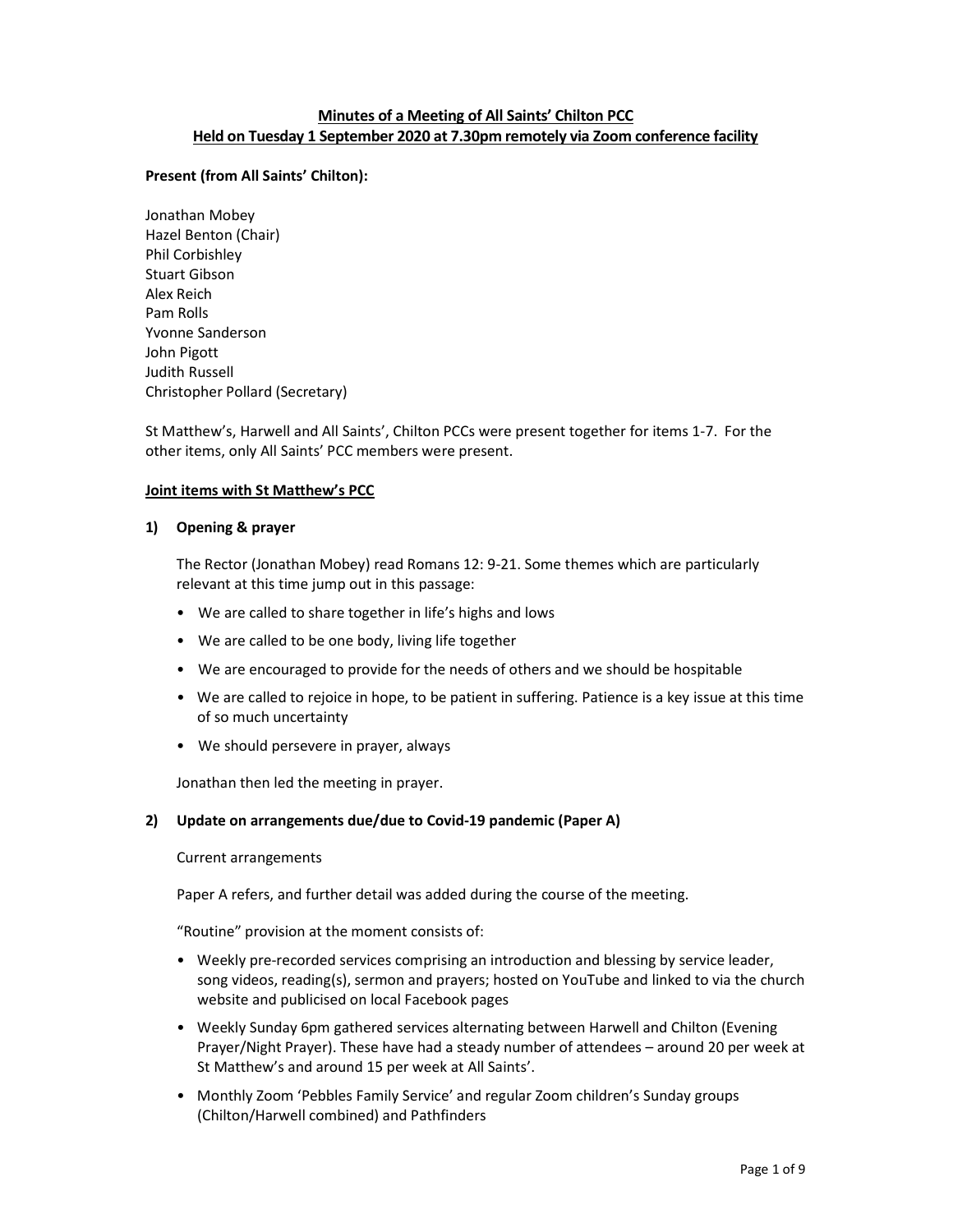- All Saints' and St Matthew's are now open daily 12-7pm
- Pastoral care has continued through home groups and on an individual basis; Fledgelings WhatsApp groups and blog

The following "special events" have taken place recently:

- Holiday Club was run in Harwell Church Hall over three consecutive weeks across July and August with three bubbles of 15 primary school aged children. This was well received. There were encouraging spiritual conversations with some children. There were no logistical or Covid19 security issues
- A cream tea was delivered to Generation Gold members on 20 and 21 August, consisting of c.60 deliveries across the two parishes with a message on the theme of "The feeding of the five thousand". A couple of months prior to this, we delivered tea bags to the same group with a message about still meeting together in spirit. A PCC member reported receiving positive feedback about the cream teas, and noted the particular opportunity for pastoral care in the conversations that were had during their delivery to people's homes.

PCC members raised the following further points, which were then picked up again under Item 3 on plans/options for autumn 2020 and beyond:

- Could we do more to advertise the 6pm services? Jonathan Mobey said that he had been thinking about whether we should deliver the Ridgeway Broadsheet again in order to reach a wider group. It was noted that many Broadsheet deliverers are in the older age range and might be more cautious about the risk of catching Covid19 when out and about. So we might need to broaden the group of deliverers.
- Is it now time to think about introducing morning services as well as evening?

## 3) Plans/options for service, autumn 2020 and beyond (Paper A)

Paper A refers.

## Sunday services

Social distancing and restricted numbers with limitations on communal singing is likely to continue for some time, and many of our congregations will not feel comfortable gathering in church. Online services have picked up people beyond our regular congregations. Each 'mode' has pros and cons, e.g. relationship and interaction of physical gatherings versus convenience and ease of access/anonymity of online.

So how can we take the best of each mode with a variety of service offerings and/or mixed mode/hybrid services?

(Hereafter the term "hybrid" is used to mean a church service which is also simultaneously broadcast live online/livestreamed).

Paper A proposed the following:

- September: continue as currently i.e. alternating weekly evening services in each church, weekly pre-recorded online services, and monthly interactive (Zoom) family services and children's groups
- October: Work towards hosting hybrid morning services in St Matthew's with accompanying children's groups in the Church Hall and in the downstairs and upstairs meeting rooms; continued evening service provision
- November onwards: As October, and consider hybrid Sunday morning services in Chilton too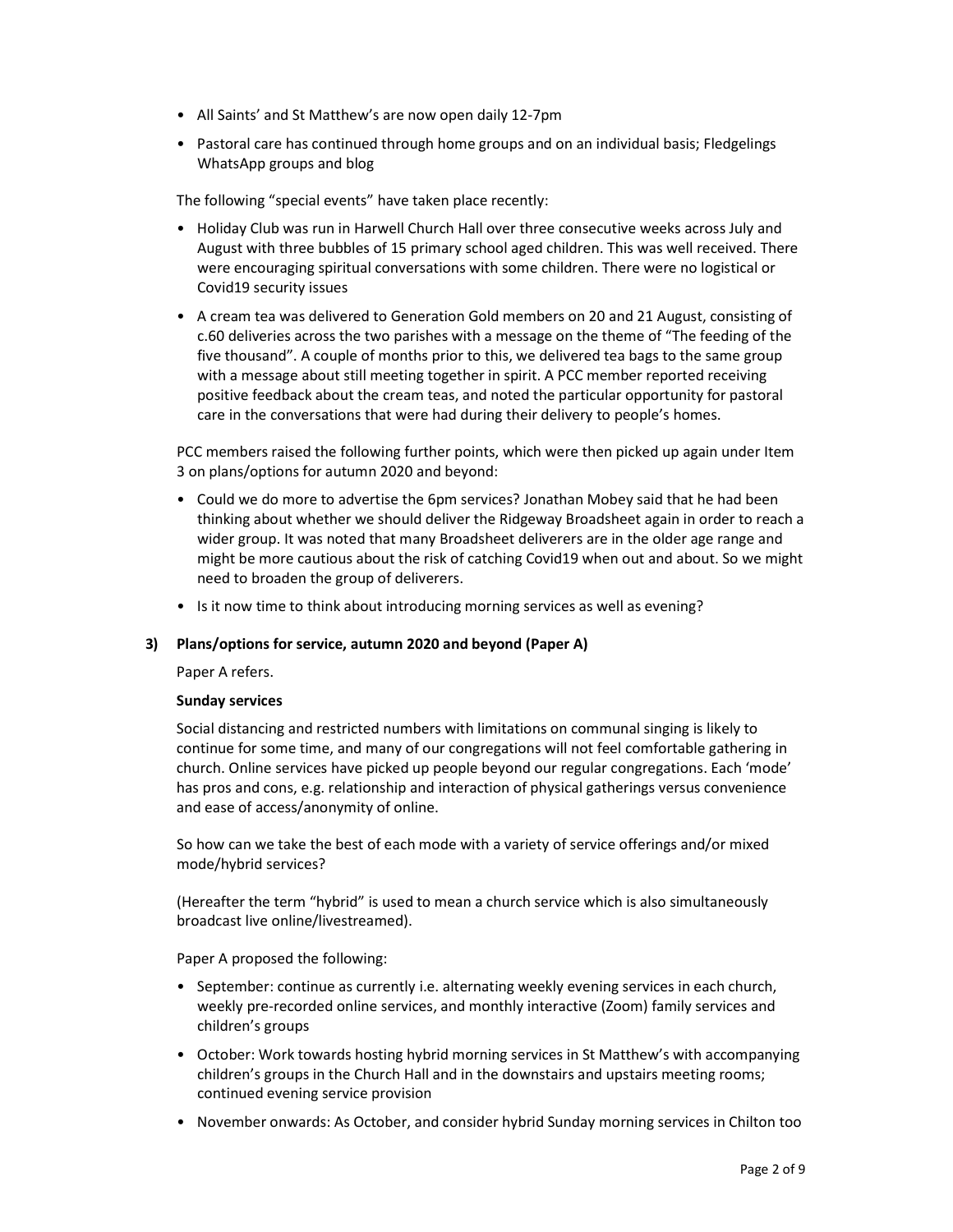Tony Hughes asked if the proposal is that the hybrid services would replace the current online service or be in addition to it? Jonathan Mobey clarified that the proposal is that hybrid services would replace the current online services. However, hybrid services would be recorded and be accessible online after the event. Hybrid services could also contain some pre-recorded elements. There can be no congregational singing in church at the moment so we would continue to play YouTube song videos as now.

Allan Macarthur was asked to comment on some of the technical aspects of a hybrid service.

Extensive discussion on the pros and cons of hybrid services then ensued. In summary:

Pros:

- Interaction with the live audience present in church. The service leader does not get any feedback about how engaged people are during a purely online service
- Provides an opportunity for those unable to attend church to still feel connected to the live services and provides a greater feeling of normality

Cons:

- Difficulties with filming a live service such that those online can really engage with it i.e. see what's going on properly and see the service leader's face properly. Gordon Gill said that the advice he had at the Deaneries Conference was to keep online and live services separate for this reason.
- Service leaders need to be aware of the online audience, which will include those who are less familiar with standard patterns of church worship. The service leader would need to signpost particularly clearly for this online audience. Some might be good at this, some not so good.
- Possible problems with internet reliability during services
- There is limited benefit whilst church attendance is restricted to such small numbers

The following amended proposal was then agreed:

- Until further notice: Continue with the current recorded online services
- October: Trial a hybrid 6pm service at St Matthew's with the online audience by invitation only. As already planned, each church's Annual Meeting will also be held as a hybrid event.
- October/November: Hold a monthly morning service plus children's groups in St Matthew's. This would not be a hybrid service – at least until we have reflected on the trial of hybrid 6pm services

Post-meeting note: a couple of different whole-family options are actually being trialled from September, initially with a number of invited families meeting in St Matthew's churchyard, and latterly with families meeting inside the church

#### Remembrance Sunday arrangements

A proposal for this will be drawn up in due course.

#### Christmas arrangements

Paper A listed some possible options: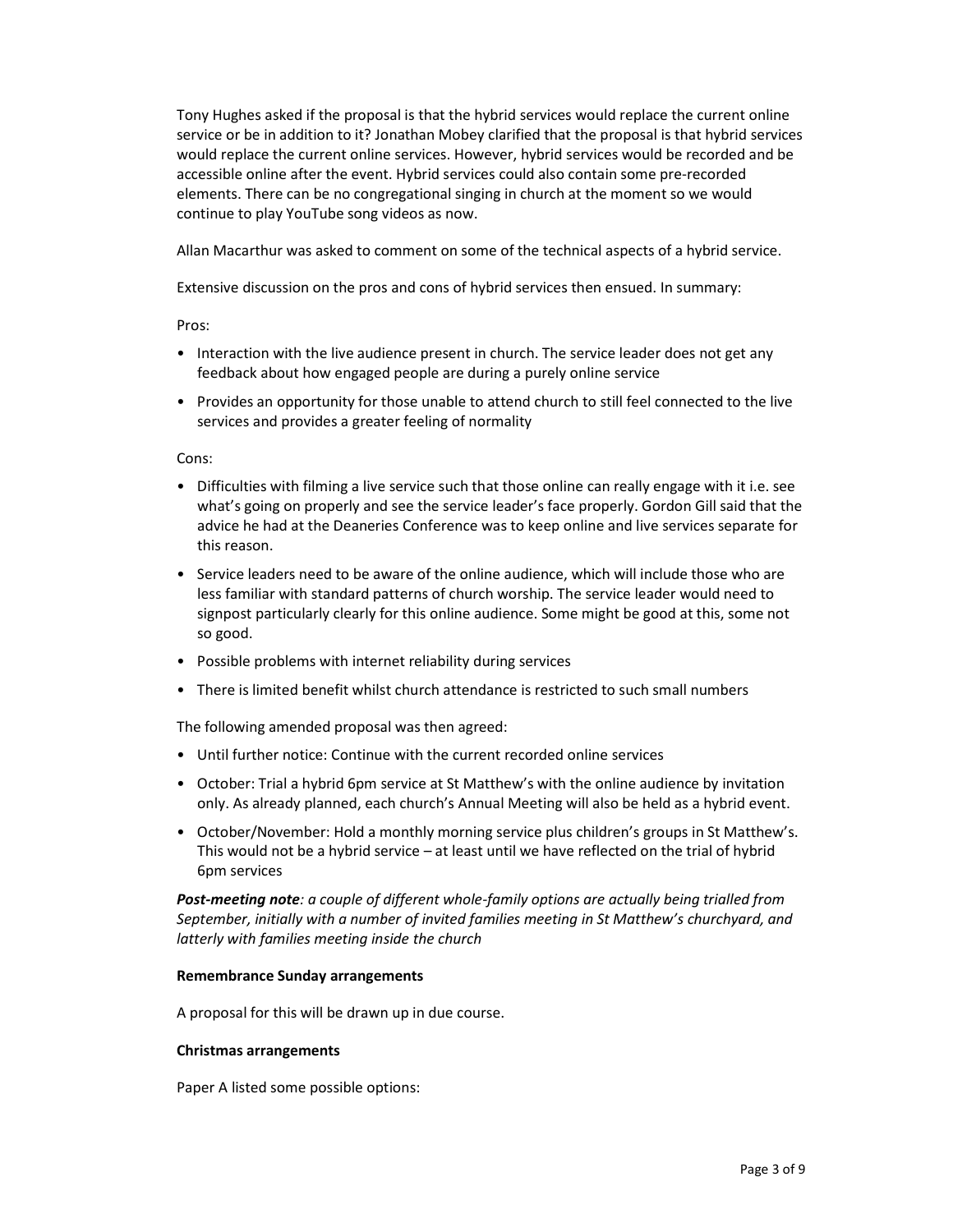- Travelling carol services, e.g. musicians on a tractor trailer. The idea would be to make a joyful noise e.g. playing carols as it goes round the streets
- Communion services with recorded music and/or small choir on Christmas Night, and on Christmas Morning, e.g. 8am Harwell, 9.30am Chilton
- Pre-recorded or hybrid services on Christmas Morning

Jonathan Mobey clarified that a 'travelling carol service' would be different to the 'travelling crib' event held in Chilton last year. The travelling crib involved a relatively large number of people congregating at a series of village locations. That might well fall foul of the rules about how many people from different households can gather outside together and create some social distancing challenges.

Paper A also raised the issue of whether we should have a toy collection this year, and could that be combined with travelling carol services.

Jonathan Mobey invited comments and questions. The following points were raised:

- There are some practical challenges with the travelling carol service idea e.g. what if the weather is poor; some roads are too narrow for a tractor
- Christmas Night services tend to attract some who we never see at other services. We might need to reduce the number of pre-bookable spaces and allow some 'turn up and go' spaces for people who are unaware of the pre-booking system
- It should be possible to organise a Covid19 secure collection and delivery of toy donations even if there is no Toy Service. Places at women's refuges are still very much in demand calls to domestic violence helplines have increased significantly during lockdown.

## Action: Jonathan Mobey to liaise with the Church Administrator to organise:

- A Ridgeway Broadsheet in October/November which will help to make the availability of 6pm Sunday services more widely known
- A Christmas card in December to clarify Christmas services arrangements

# Action: Jane Woolley to contact Oxford Women's Refuge to ask if they can accept donated toys this year

## 4) Small groups (Paper A)

Paper A refers.

Most home groups have kept in touch with one another informally, e.g. by phone, and some have met via Zoom; one has just started to meet socially-distanced in person in St Matthew's. We have run a successful Zoom-based evening Alpha Course, and plan to follow it up with a Zoom-based evening Christianity Explored Course (September to November); this could be opened up to a larger group, and/or we could run a different Zoom-based course/meeting on a weekday evening.

Small groups could meet, socially-distanced, in the churches/Church Hall if they feel it is not feasible to meet via Zoom. Rebecca Lewis relayed that it was difficult to interpret the guidance about the circumstances in which small groups could use the church building to meet. Rebecca emphasised that groups should only use the church building as a last resort.

## 5) Christian youth work in greater Didcot area (Paper A)

Paper A refers.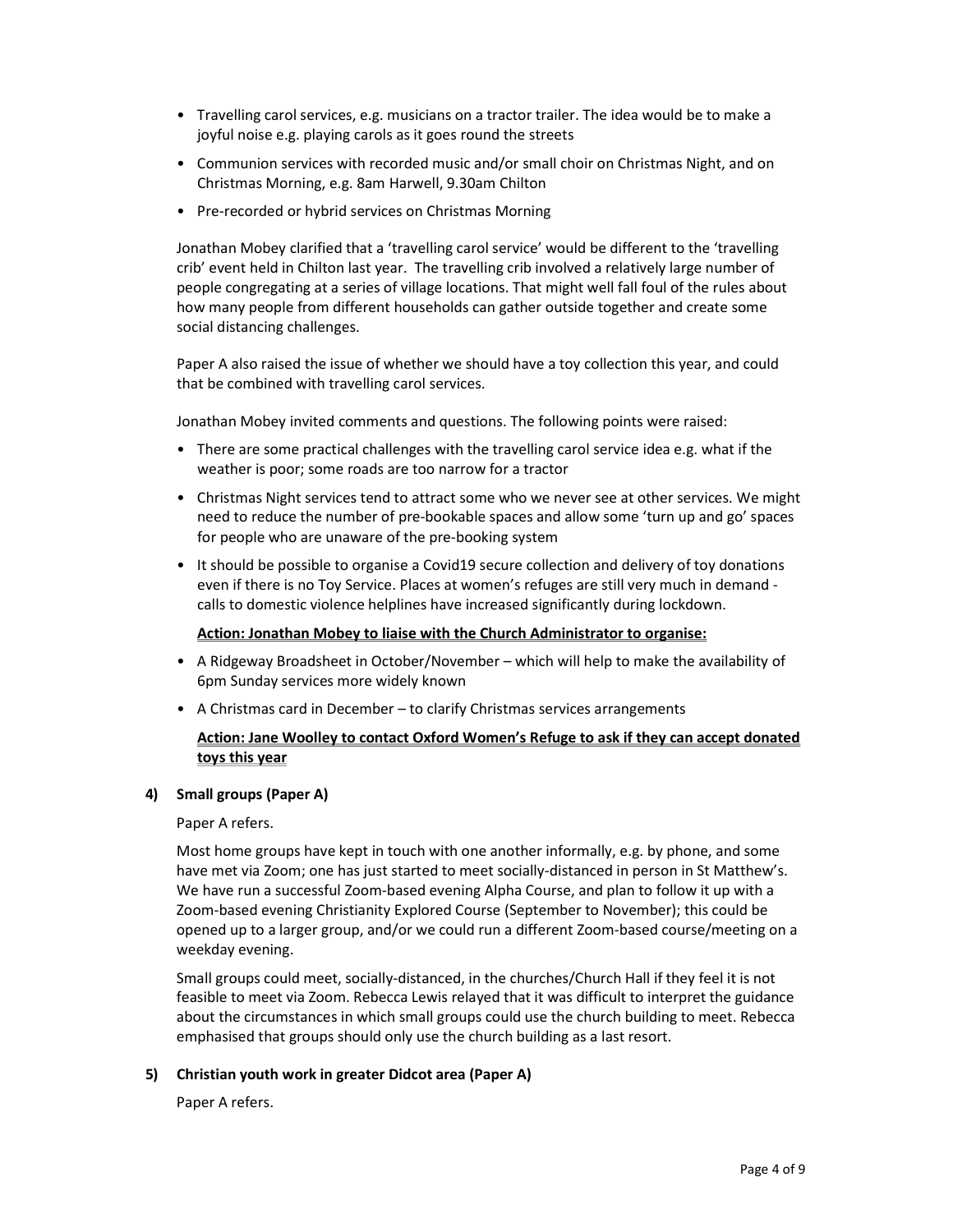Agreement has been reached by four Partner Churches (Didcot Baptist, Ridgeway Community, Great Western Park, and ours) to explore setting up an independent youthwork trust with the ability to employ workers and co-ordinate the work of making disciples of children and young people across the Greater Didcot area.

Each of the churches has funds allocated to these activities and workers, some of whom are available to work for more hours than the current funds permit. Match-funding from the Diocesan Development Fund (DDF)and other funds in due course could enable an expansion of the existing work to beyond the Partner Churches into the local schools and community. The next application deadline for the DDF is 30 September and this is in hand.

Our commitment would be to employ our Children & Families Workers (C&FWs) by the Trust and channel our funding through it; this needn't affect their current pattern of work but would open up new collaborative possibilities. This new arrangement (and establishment of the Trust) could correspond with the renewal of the CFW contracts in January.

Jonathan Mobey and Hazel Benton have discussed this with the C&FWs. They said at that point that they would be happy to continue in their current role and to be employed via the Trust. However, Jonathan needs to double check this is still the case.

Jonathan Mobey invited comments and questions. The following points were raised:

Q: What is the process for making a decision about employing the C&FW via the Trust? A: The plan would be to establish the Trust by 1 January 2021. From that point onwards it could employ people. We would move the C&FW to the Trust at that point. Their current contracts end on 31 December 2020. It would make sense for the new contracts to be with the Trust. The PCCs would formally make this decision, and they would need to do so by November/December.

Q: Would we be able to pay the C&FW via the Trust if the money for this comes from restricted giving that has been given on the basis that we are the C&FW's employer? A: We would need to ask donors if they are happy to continue and we would need to explain that the funds would be passed on to the Trust but that the end purpose is the same.

Q: How can we reassure people that the C&FW will continue to do the same work as now and under our direction?

A: Keeping the current job description is one safeguard. Another is that we have to use donations for their intended purpose. Our ultimate safeguard is that we can stop paying into the Trust if things don't work as we expected.

- Another point of reassurance is that each of the churches involved already has its own children's/youth workers. Our C&FWs would become part of a larger group.
- The C&FWs would benefit from mutual support if they were part of a larger group
- Jesus prayed for his Followers to be united. So if we could do something like this which unites different churches, that would be a step in this direction.
- Local churches have collaborated successfully on the CAP Debt Centre

## 6) C&FW and other fundraising activity (Paper A)

## Paper A refers.

At the January Combined PCC meeting we agreed a fundraising plan covering CAP, St Matthew's roof repairs, C&FW and general giving. This plan was not fully enacted due to Covid19. The proposal now is that we:

• combine these items into one broad appeal to the congregations to coincide with the presentation of the annual reports in September and October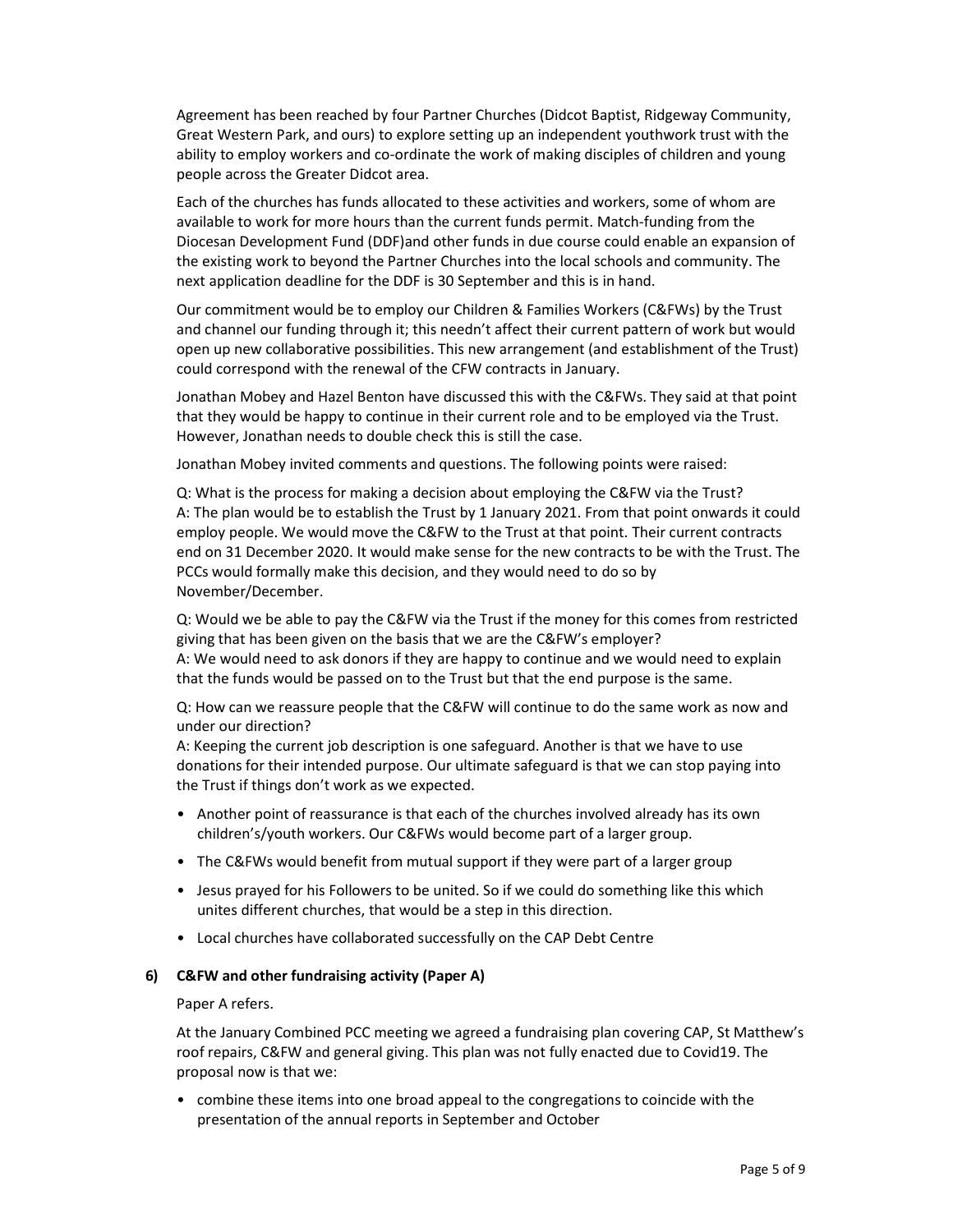• make an appeal to the Harwell community and to the Friends of St Matthew's for the roof repairs

Jonathan Mobey invited comments and questions. The following points were raised:

• We should be cautious about fundraising because many people are moving into a time of financial insecurity. Any appeal needs to be framed very carefully

Q: Would we just be appealing to the congregation via 6pm Sunday services? A: No, we would use other channels too e.g. Rector's emailed newsletter; Ridgeway Broadsheet

#### 7) Action from the previous meeting:

Printed sermon sheets

Previous Action: Jonathan Mobey and Pam Rolls to identify church members without internet access and supply a printed copy of the sermon to those who would like one

Pam Rolls explained that this action had progressed as far as drawing up a list of names and addresses, but not as far as delivering hard copies of the sermon to people.

Action: Jonathan Mobey to include mention in the next Ridgeway Broadsheet that a written copy of sermons can be downloaded from the church website, and that anyone who cannot access the website should contact the Church Office for either a paper copy or a copy on a DVD.

#### All Saints' preliminaries & procedural

#### 8) Apologies for absence

Apologies from: Janet Radford and Pat Moseley

## 9) Minutes from previous meeting on 5 May 2020 (Paper B)

Unanimously approved and accepted as a true record that may be signed by the Rector.

#### 10) Decisions of the Standing Committee

## West House boundary wall quotes for owner

The West House owner has stated in correspondence that he is "willing to contribute" to repair of the wall. This is not the admission of full liability as hoped, but the PCC's view is that West House does own the boundary wall.

The Standing Committee met and decided to assist the West House owner to obtain quotes for replacing the wall (as he is currently living away from the property and outside the UK). Given the owner's lack of commitment to fund the wall repair/replacement, the Standing Committee decided to seek quotes for the removal of the collapsing wall and the rotting post-and-rail fence, and to insert a new post-and-rail fence in its stead.

Judith Russell is in the process of obtaining three quotes for comparison, and has received two so far. These will be passed onto the owner of West House for him to decide what steps he would like to take to change his wall. The PCC would like to thank Judith for her work on this.

The PCC would like to thank Andrew Hayes (as Fabric Committee chairman) for all his work and recommendations on the boundary wall. The PCC notes his advice that the boundary wall comes under jurisdiction of ecclesiastical law and, accordingly, may need a faculty (if the foundations are to be altered) or (otherwise) List B permission. The PCC notes that the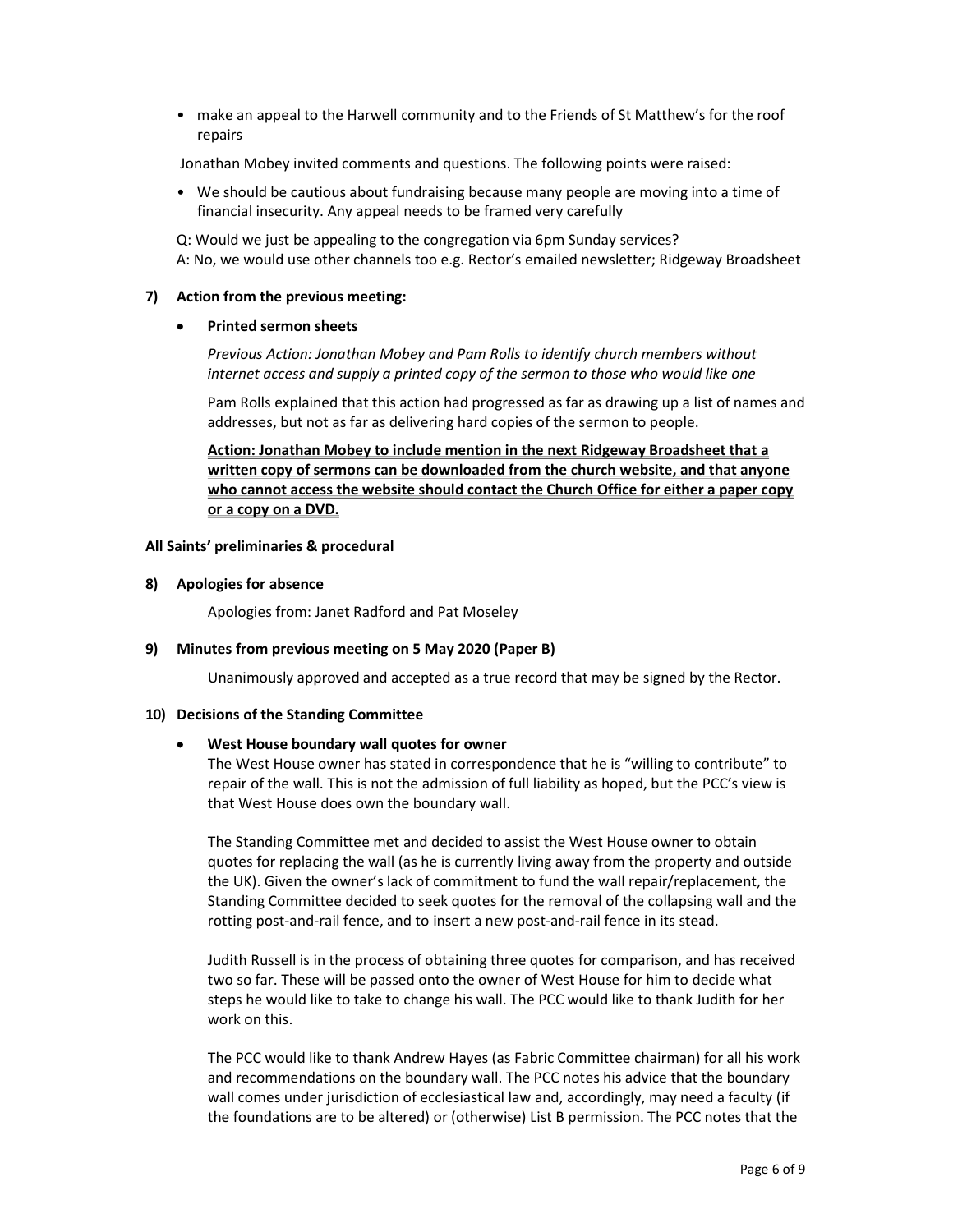responsibility to seek such permissions is with the owner/person doing the work. If the owner of West House requires assistance to seek such permissions then the PCC is willing (in principle) to assist him with this.

The contractors to date have not stated that the foundations need to be altered.

#### 11) Christians against Poverty (CAP) fundraising

Options the PCC considered to fundraise money for CAP are:

- i) to publish details within the next Broadsheet containing an explanation of CAP's work and anonymised testimonies of persons helped; and
- ii) to invite a guest speaker from CAP to give a talk during one of the hybrid ("phygital") services (discussed in the joint section above).

# Action: Jonathan Mobey to contact Liz Roberts and Naomi Gibson to produce something for the Broadsheet

#### Finance

#### 12) Account and revenue update (Papers C and D)

The PCC would like to thank Stuart Gibson for preparing the papers.

There is likely to be a sizeable shortfall in the funds received compared to the estimated budget. The PCC hopes to get a better indication of the amount to be able to appeal for help.

Stuart Gibson noted that December is usually a good time for an unpredictable increase in revenue, but it's more unlikely to happen this year.

Judith Russell asked about getting card readers in the Church services. It was noted that the facility is available, and set up such that any payments go to the Harwell bank account. The card reader is currently not in a state to leave in the church unattended (for daily visitors to donate with). The PCC proposes to trial its use during the evening services, next to hand sanitiser for coronavirus hygiene.

It was noted that the option to donate through the website is currently obscure. It was decided that it might be better to add a "Donate" section on the homepage banner (between "Life Events" and "Committees"). This page will have an option to choose between Chilton and Harwell.

Hazel Benton enquired whether money from one bracket (e.g. Science and Faith) could be moved to one of the other categories to offset the loss. Stuart Gibson explained that some of the money is allocated for specific funds, but he could ask the donors for permission to move it if required.

Action: Stuart Gibson to try to provide Jonathan Mobey with an indication of the shortfall in funds (for the Broadsheet appeal)

Action: Jonathan Mobey to enquire whether the card reader is available from Harwell to use at the evening services

Action: Jonathan Mobey to ask Deborah Evans to make the donations page more accessible on the website

13) Mission Giving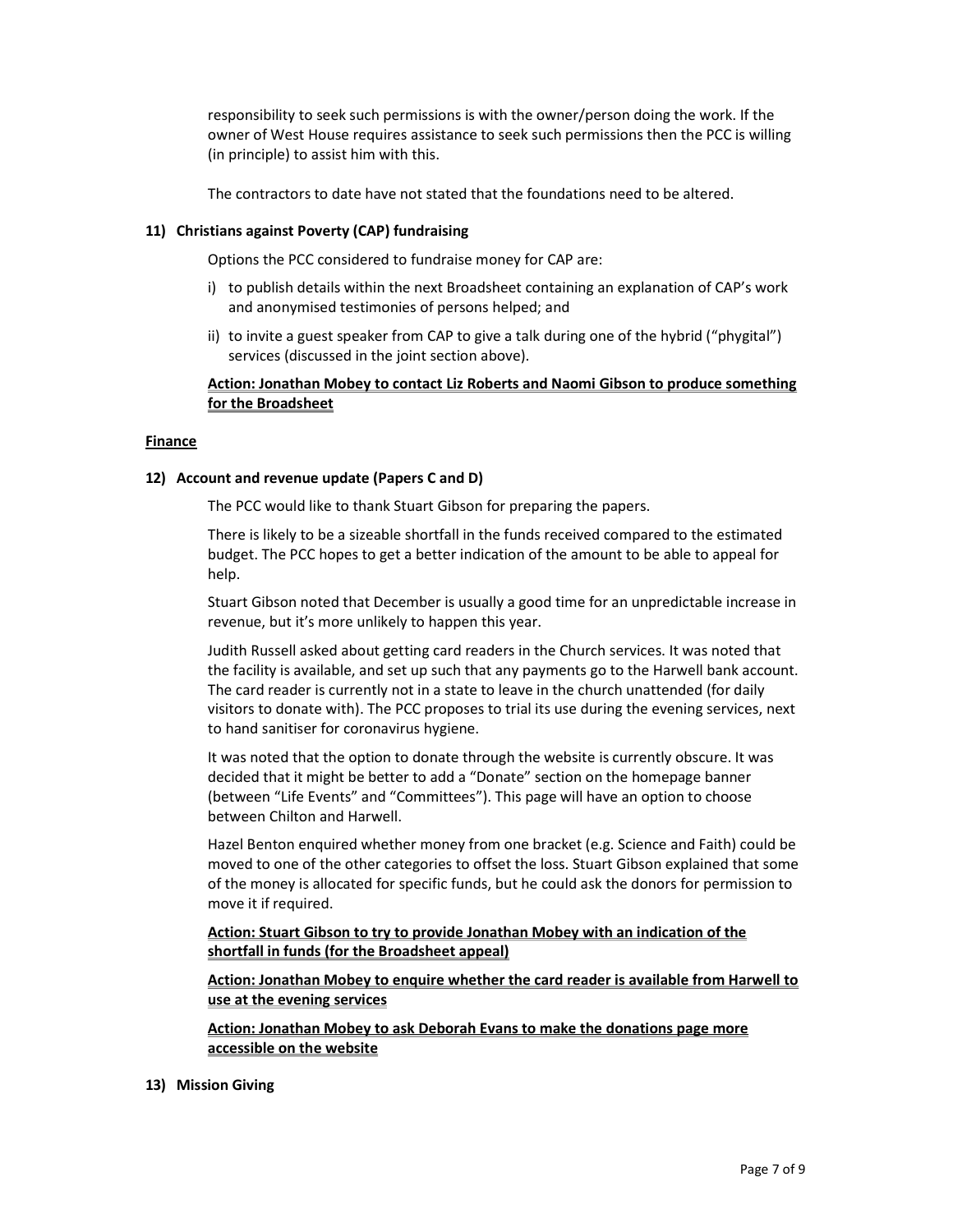Yvonne Sanderson updated the PCC that a proposal has been prepared which she shall share with the PCC. This proposal will confirm the five missions/charities that will receive funds.

# Action: Yvonne Sanderson to provide the proposal to Christopher Pollard to circulate to the PCC members.

## Fabric

#### 14) Snapshot update (Papers E, F and G)

John Pigott updated the PCC on the bolt lock repair; its currently under investigation but likely that a new lock is needed.

The trial for the ramp is currently on hold as the demographic for those who need to use it are currently not attending the church.

The PCC would like to thank Andrew Hayes for providing the detailed papers, and all his assistance to the PCC and Church.

The PCC would like to thank John Pigott and Judith Russell for their churchyard work.

#### 15) West House boundary issue

The West House boundary wall was discussed earlier (under point 10).

#### Health and safety

No items on the agenda, and nothing raised in the meeting.

#### Services and seasonal

Christmas was discussed earlier in the joint section.

#### **Other**

#### 16) Future dates to note

#### Electoral Roll

The revision period in which to update this year's Electoral Roll ends on 9 September 2020, and the statutory notices have been put up. To draw attention to the need for people to register if they are currently not on the roll, and to advertise the hybrid Annual Meetings, a notice will be put into the email roundup from Jonathan Mobey, and printed copies of this will be sent to those who have no internet/the Church knows it does not have an email address for.

Action: Jonathan Mobey to add the statutory notice into the email roundup.

## All Saints' annual meeting

Attendance to the annual meeting on Thursday 8 October 2020 will be both in person and via the Zoom online conference facility.

Action: Christopher Pollard to circulate Zoom details to PCC members

## Ride and Stride

Stuart Gibson raised that Ride and Stride will take place on Saturday 12 September 2020. John Pigott kindly offered to open the church at 9am and close it at 7pm, and to put out a table for the paperwork.

Action: John Pigott to open the church on Saturday 12 September 2020.